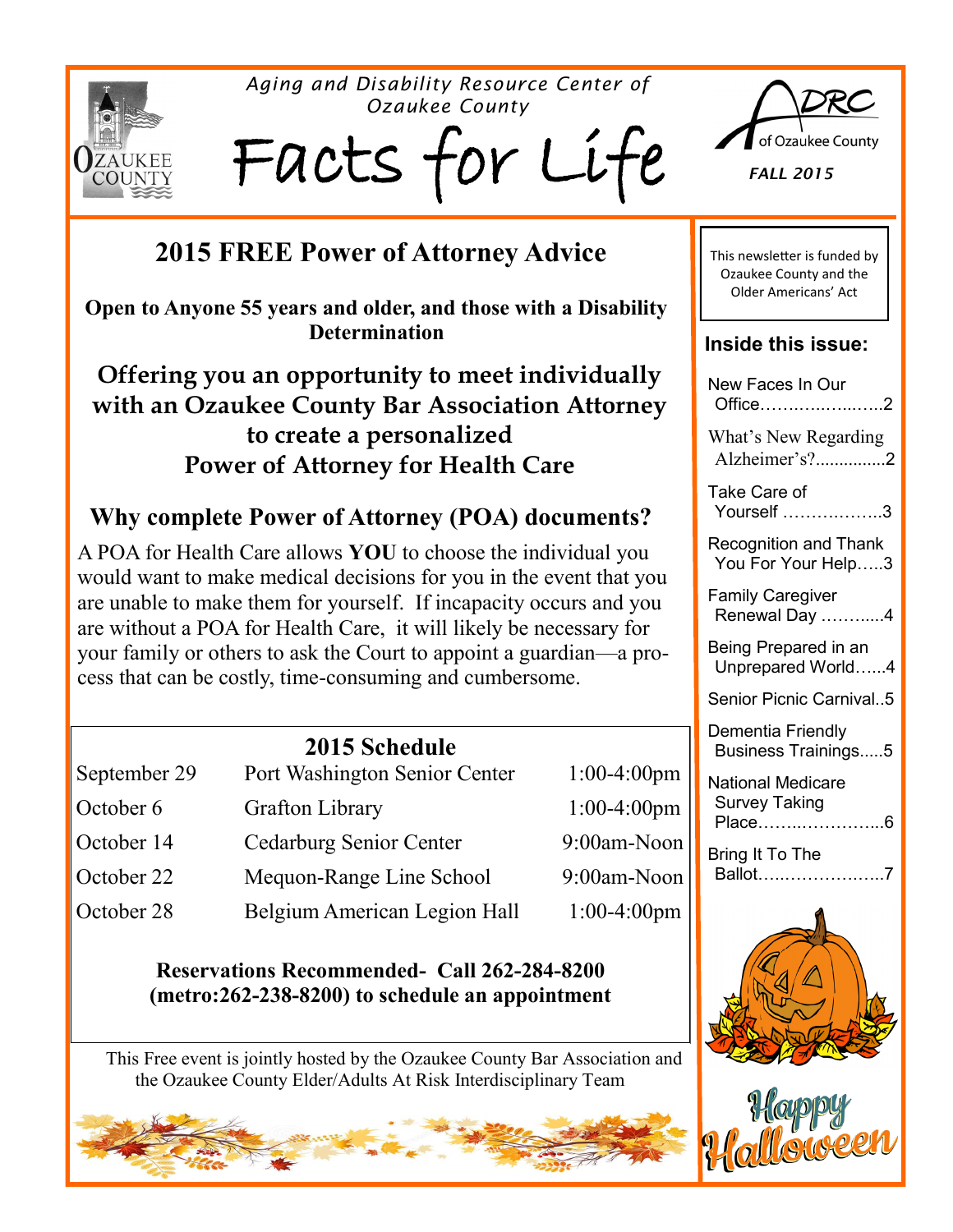## **New Faces In Our Office**

 It is always hard to say good bye to our longtime staff members. But we are fortunate to have dedicated and knowledgeable individuals to fill their shoes!

After many years of assisting caregivers in Ozaukee County, Jan Braby retired in June. We have been lucky enough to have Valeree Lecey step into this role. Valeree comes to us from the Greater Wisconsin Agency on Aging Resources and has a strong background in caregiving supports, so please feel free to contact her to learn more about how we can assist you on your caregiving journey.

If you have had the opportunity to stop into our Port Washington office you might have known our receptionist Karen Chapman. Karen recently moved out of the area and we are happy to welcome Jodie Kanneberg as your first point of contact with the ADRC.

## **What's New Regarding Alzheimer's?**

You can hardly pick up a newspaper or turn on the TV without hearing something about Alzheimer's disease. What an exciting turn of events from five or 10 years ago! You may have seen Julianne Moore win an Oscar for her portrayal of a woman with early onset Alzheimer's in "Still Alice" or the Glen Campbell movie "I'll Be Me" that captures how he and his family are coping with this disease. At the International Alzheimer's Association Conference in Washington D.C. information was shared regarding new medications being researched, the unique impact of Alzheimer's on women, and the need for increased funding for Alzheimer's research (visit [www.alz.org](http://www.alz.org) for more information).

So what does all that mean for people in Ozaukee County with Alzheimer's or a related dementia?

Our hope at the ADRC is that this will encourage people to see this as a disease to be acknowledged, understood and addressed. We are hopeful that people will seek a diagnosis instead of ignoring the signs of memory loss and other cognitive changes. We are optimistic that family and friends will pursue resources from the ADRC and Alzheimer's Association to learn more about how they can support their loved one in the best possible, most respectful way.

Ozaukee County congregations and businesses have a role to play also in learning how to best support congregation members and customers with a dementia diagnosis so they feel welcomed in their establishment and valued as members of our communities. For people with Alzheimer's or another dementia being actively engaged (physically, spiritually, and socially), remains some of the best "treatment" they can pursue.

For more information about any of the above, please contact the ADRC at 262-284-8120, visit our Dementia Friendly Ozaukee County Facebook page or the Ozaukee County website and search dementia.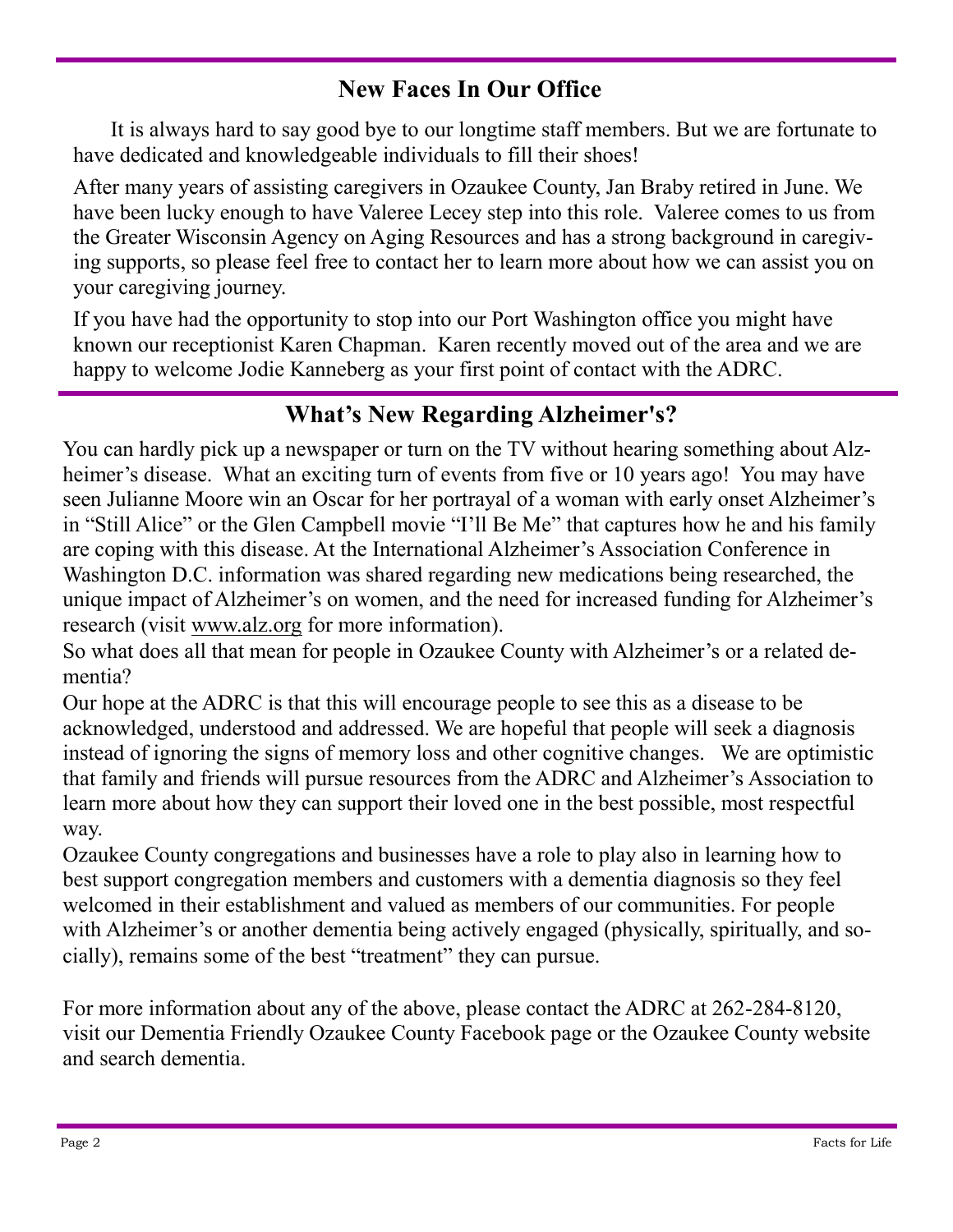## **Take Care of Yourself**

If you're a caregiver, it's very beneficial for you to have regular breaks from your caregiving duties in order to take time for YOU! This is called respite, and can help enhance the quality of life not only for you as the caregiver, but for your care recipient*.* Here are tips on how you can improve the quality of your respite time:

- Think about those activities you have enjoyed doing in the past, but stopped doing as a result of caregiving.
- Consider how you could engage in those activities again, or find substitutes that are still meaningful with a minimum of disruption.
- Consider using respite time to receive emotional or social support or improve your skills in a particular area, or learn something new. For example, attend a C*aregiver Coffee* sponsored by the Ozaukee County Caregiving Coalition to meet new friends, learn something new, receive support and enjoy the companionship of others.
- Take time to PLAN… after you have decided how you want to use your respite time, consider the time needed for your planned activity so you don't feel rushed.
- Seek assistance in planning your respite time if needed. Contact the ADRC for help in determining how you may best use respite time.

If used well, respite can help reduce caregiver burden and enhance the quality of your caregiving. You owe it to yourself as a caregiver to take time to engage in those activities that are meaningful and enjoyable to YOU!

## **Recognition and Thank You for Your Help**

I would like to express my sincere "Thanks" to all who assist the Aging and Disability Resource Center in accomplishing wonderful things for the citizens of Ozaukee County. We could not accomplish so much without the help and generosity of many of you! So a big shout out to:

- The scores of volunteers who put aside time each month to assist the staff at our eight senior dining centers throughout the county, either by assisting at a site or delivering some of the 30,000 home delivered meals that are distributed each year to homebound individuals. We could not ensure a healthy meal for all of those people without your time, patience and devotion.
- Families, friends and business who have remembered us for the services that we have provided. Monetary donations, whether large or small, allow us to continue to increase and improve our work in the community.
- Those of you who have taken the time to respond to our satisfaction surveys or questionnaires. We are always looking to improve our services and we take your ideas and suggestions seriously.

Enjoy the rest of your summer and thanks for all you do!

Mary Ferrell, Aging Services Manager ADRC of Ozaukee County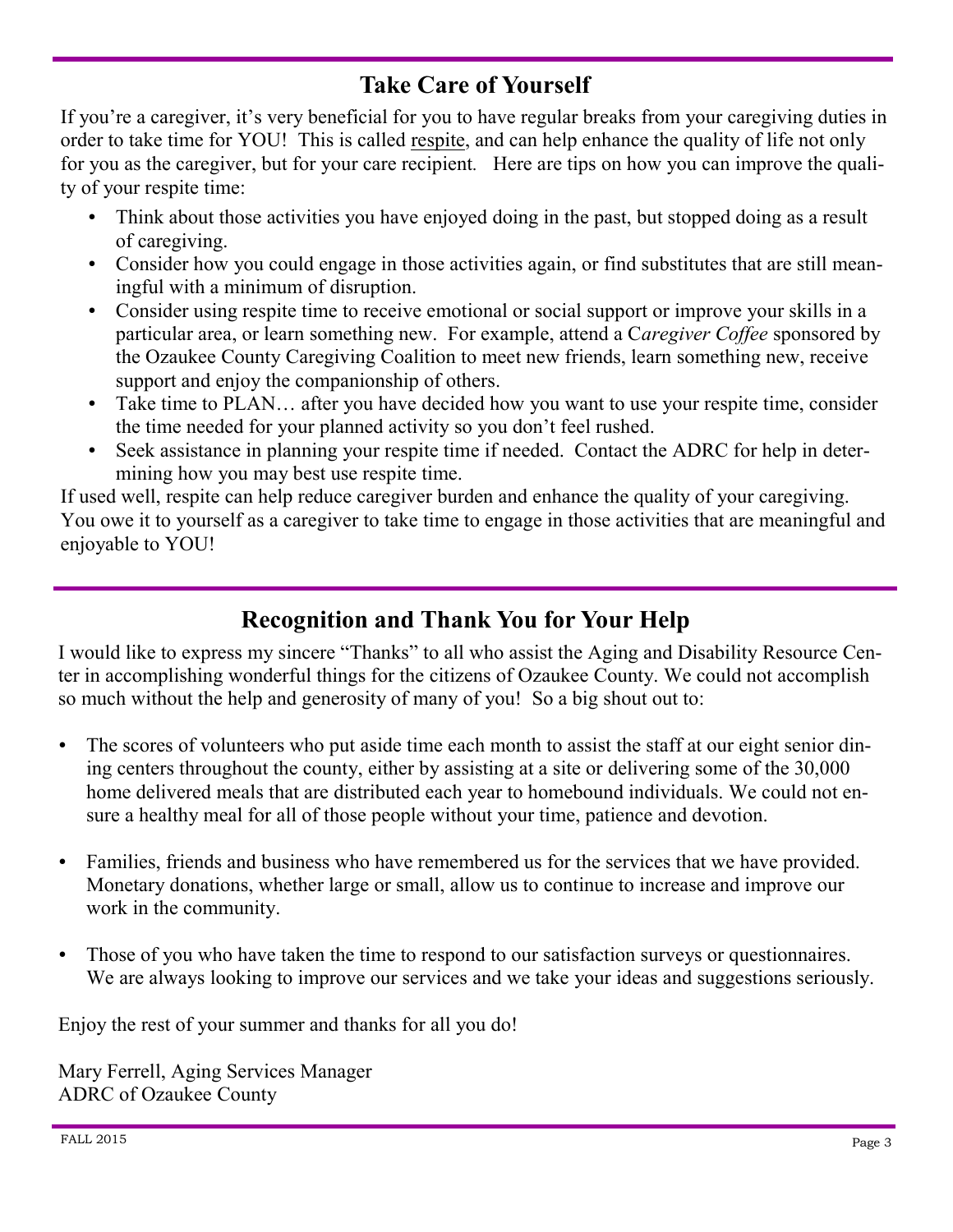## **Family Caregiver Renewal Day**

You spend much of your time caring for others, now it's time for you to care for yourself. Come enjoy a day to renew your energy as well as your spirit! The Caregiver Coalition of Ozaukee County and the Aging and Disability Resource Center of Ozaukee County invites you to join us as we hold our fifth annual Family Caregiver Renewal Day. This year's theme, "RENEW U" will offer fun and enjoyable sessions giving you the chance to experience and enjoy an "art expression" project, "stress relief" pampering. These activities will enable you to have fun while you relax and experience the joy of living in the present moment.

The event will take place on Friday, November 6th at the Ozaukee Congregational Church, 1142 Lakefield Road in Grafton from 9 AM - 1:15 PM. It is intended for caregivers who are caring for a family member, friend or loved one.

The cost to attend is \$10. Price includes a delicious lunch provided by Out and Out. Completion of a reservation form and payment are required. Unfortunately, we cannot accommodate walk-in's the day of the event. Space is limited, so take action now to register for a special day planned just for you.

Please contact the ADRC of Ozaukee County, 262-284-8120, for a registration form. Registration closes on October 30, 2015.

If the person you are caring for cannot be home alone during this time, please contact the ADRC for care options.

To learn more about the Caregiver Coalition of Ozaukee County, visit us on the web at [www.ozccc.org.](http://www.ozccc.org/)

## **Being Prepared in an Unprepared World!**

Every once in a while Emergency Preparedness seems to become a "hot" topic, usually after some type of natural disaster takes place. So I am sure you might be wondering 'why now'? Was there a flood or tornado that I missed?

No, there has been no recent natural disaster, at least as of the writing of this article. However, it is important to begin to make plans for the small chance that we will be caught up in a situation, natural or man-made, that will test our ability to survive.

Experts remind us that in a disaster, first responders such as firefighters, police and other emergency personnel, will probably not be able to provide one-on-one support to members of the community. Their first job will be to stabilize the situation, not assist you to safety or help keep your shelter in place.

For this reason, it is critical for each of us to develop our own plan. Start to plan now with family and friends so that you will have a support system in place if something would happen. Plan for personal needs and those of others that might live with you and depend on you for support…and don't forget your pets!

The Aging and Disability Resource Center of Ozaukee County has information and checklists available to help start the process of making plans. Call for Mary for more information at 262-284-8120 or 238-8120. Ask about the "Pillow Case Plan," which is a new initiative that the American Red Cross is promoting to ensure if you had to leave your home quickly you would have those things that mean the most to you all ready to go!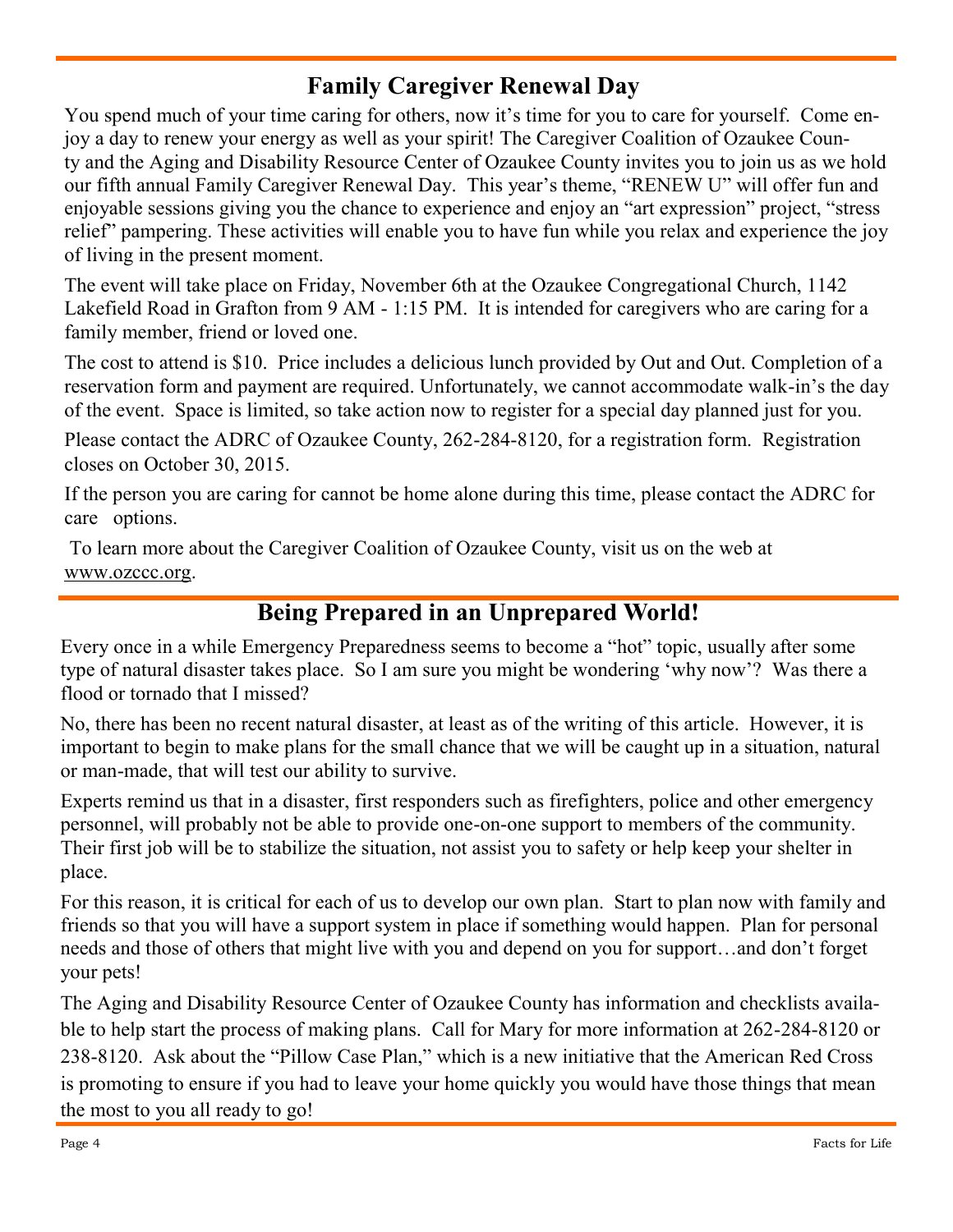## **Senior Picnic Carnival Food Fun and Friendship –For Sure!**

August 13, 2015 was a beautiful day for a picnic, but in Ozaukee County we don't worry about the weather! Grafton High School provided a safe haven from any conditions and allowed over 150 seniors from all corners of the county to enjoy music by Steve and Friends, lively carnival games that were hosted by the men from the Grafton Football team and a wonderful lunch catered by Taher Inc. Following lunch the staff of Kemps Dairy dished up and served their fabulous ice cream and the icing on the "cake" were the exciting bingo games called by our own Jill Casper.

We received an array of donations from Ozaukee County Staff and local community businesses which were used as door prizes for the event. Earlier in the summer the staff and friends of the Aging and Disability Resource Center hosted a bake sale for all departments of the Administration Building-in all over \$250.00 dollars was donated to support the senior picnic! Other door prizes were donated by local organizations; please take time to offer your "Thanks" when you have the opportunity.

The following business and individuals contributed gifts and door prizes that made a great day that much more memorable! Twisted Willow Restaurant, Shopko Express, The Patio Bar and Grill, Like-Nu Express Car Wash, Eric von Schledorn, Nisleit's Restaurant, Milwaukee Ale House, Eddie's Service, Inc., Ashley's Confectionery, The Chocolate Factory, Vintage Café & City Deli, Birchwood Wells, Camping World, Michael's Craft, Anchor Men's Wear, Beanies Mexican Restaurant & Cantina, Amish Craftsman Guild II, Saukville Veterinary Clinic, Dairy Queen of Cedarburg, Lighthouse Florist & Wine Gallery, La Tulipe, Broadway Popcorn, The Charcoal Grill, Little Caesars Pizza, Smith Brothers Coffee, Rivoli Theater, Kemps Dairy, Schmit Brothers Ford, Port Washington Senior Center, Hidden Treasures, Jill Casper, Anne Curwin/SKY and Valeree Lecey .

Thanks again to everyone who made the day so wonderful. One thing to remember is that the most important part of the senior dining program is the participants. We want to extent a warm invitation to attend our program at one of the seven dining centers throughout the county. In addition to a delicious noon meal we offer the chance to catch up with old friends, make a new friend or pick up some information that is meant to make your life easier. Our dining center participants typically receive first notice for the opportunity to participate in one of our prevention programs – and 2016 promises some exciting new ventures!

## **Dementia Friendly Business Trainings**

The ADRC and Dementia Friendly Ozaukee County workgroup continue to offer dementia friendly business training to our county businesses. This awareness training provides information on what customers with dementia may need to remain connected to our community businesses and services. We commend the following for receiving this training: We are

- USS Liberty Memorial Public Library Grafton North Shore Bank Grafton
	- WJ Niederkorn Library Port Washington

Look for the purple angel logo to indicate that a business is aware of the signs of dementia and how best to serve these individuals.

This training is offered to businesses free of charge at a time and location convenient for your staff.

Please call or email Kathy Glaser for more information. (262) 284-8124 Email: kglaser@co.ozaukee.wi.us

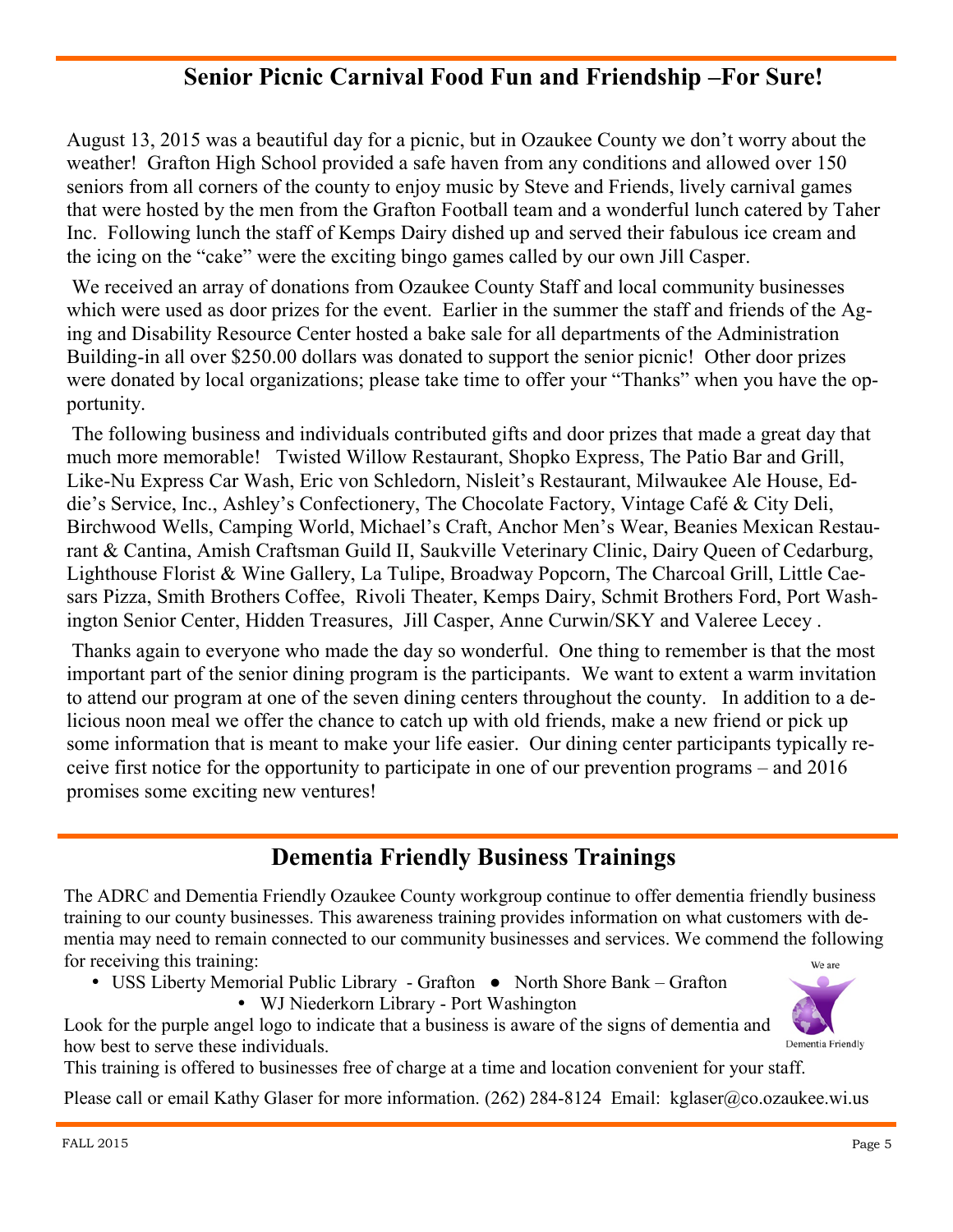## **National Medicare Survey Taking Place**

Select residents of Ozaukee County have been asked to participate in a survey by the Centers for Medicare and Medicaid Services, to give insight about their health care experiences.

NORC at the University of Chicago has been retained by CMS and the U.S. Department of Health and Human Services to conduct an important national study designed to provide information on the health care experiences of Medicare eligible persons across America.

This research project, called the Medicare Current Beneficiary Survey (MCBS), collects information about the health problems of people on Medicare, the types of medical care they receive, and the cost and affordability of the care and medicine they need. This information will be used to analyze health care policy issues and to improve planning of health care services. This survey has been conducted since 1991 and has been an invaluable tool in making sure Medicare policies reflect the needs of its users.

Approximately 16,000 Medicare beneficiaries were selected at random from across the country to participate in this edition of the survey. The ADRC of Ozaukee County has been notified that residents in Wisconsin are among those selected, with the survey being conducted in September. Those selected received a brochure in the mail informing them of their selection. They will be contacted by NORC and asked to allow a specially trained interviewer from the University of Chicago to come to their homes to complete the study. The interviewer will ask questions about the health care services used, opinions about those services and how much they cost.

Participation in the survey is purely voluntary, and interviewers must adhere to the strictest professional standards. The interviewers will be wearing photo ID badges which state they are NORC representatives. They have also signed legally binding pledges of confidentiality.

The MCBS collects data three times a year. The initial survey will last about an hour, with the remaining surveys lasting approximately 90 minutes.

According to literature from MCBS, this study is the only source of such in-depth data on health care costs and use. It helps CMS accomplish the following:

- Help us understand how Medicare affects your daily life, and what problems you might be experiencing with it.
- To help increase Medicare coverage and efficiency for you and other beneficiaries, both now and in the future.
- To provide legislators and policy makers with more information to create effective laws and regulations for people enrolled in Medicare. In fact, the Part D prescription drug benefit was created in part based on findings from the MCBS.
- To improve the quality of care you and other Medicare beneficiaries receive.
- To create reports using your data to describe key factors about how people use Medicare.

If anyone has questions about the study or would like more information, you are invited to contact MCBS staff at NORC at the University of Chicago toll free at 877-389-3429, by email at [mcbs@norc.org](mailto:mcbs@norc.org) or visit their website at [www.mcbs.norc.org](http://www.mcbs.norc.org).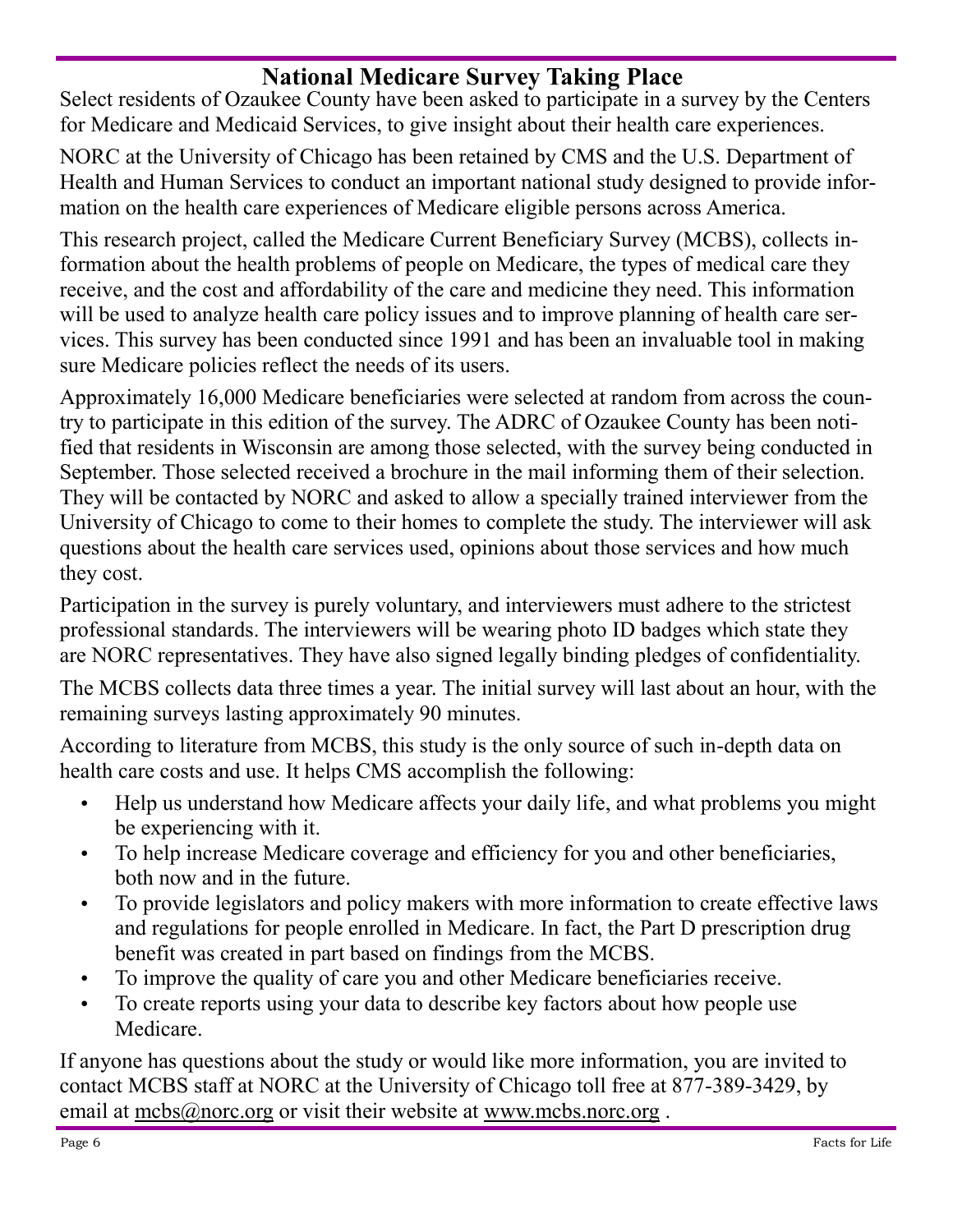# **BRING IT TO THE BALLOT**

## **Photo ID is now required to vote.**

Wisconsin voters will need to show an acceptable photo ID to vote. **This is now the law**. The next scheduled primary, will be February 16, 2016. The Presidential Preference Primary and the Spring Election will be held on April 5, 2016.

## **There is no special "Voter ID" card.**

**There are many forms of Photo ID, which many already have, that can be used to vote.**

**The following are acceptable for voting purposes, and can be unexpired or expired after the date of the most recent general election (currently, November 4, 2014)**:

- A Wisconsin DOT-issued driver license (even if driving privileges are revoked or suspended)
- A Wisconsin DOT-issued identification card
- Military ID card issued by a U.S. Uniformed Service
- A U.S. passport book or card



## **The following photo IDs are also acceptable for voting purposes, but must be unexpired:**

- A certificate of naturalization that was issued not earlier than two years before the date of the election at which it is presented
- A driver license receipt issued by Wisconsin DOT (valid for 45 days from the date issued)
- An identification card receipt issued by Wisconsin DOT (valid for 45 days from the date issued)
- A photo identification card issued by a Wisconsin accredited university or college that contains the following: date the card was issued, signature of student and expiration date no later than two years after date of issuance. Also, the university or college ID must be accompanied by a separate document that proves enrollment, such as a tuition fee receipt, enrollment verification letter, or class schedule.

## **The following photo IDs are also acceptable for voting purposes whether they are expired or unexpired:**

An identification card issued by a federally recognized Indian tribe in Wisconsin

## **An acceptable Photo ID for voting does not have to include a current address.**

If you are eligible to vote but do not have Wisconsin driver license or ID card, you may obtain a free ID for purposes of voting from the DMV. It is recommended that you apply for the ID as soon as possible. You do not receive the ID immediately; it will be sent to you in the mail. Contact the Department of Motor Vehicles service center for more information on obtaining a free ID for voting. **Phone** (608) 264-7447 or on-line at [http://wisconsindot.gov.](http://wisconsindot.gov)